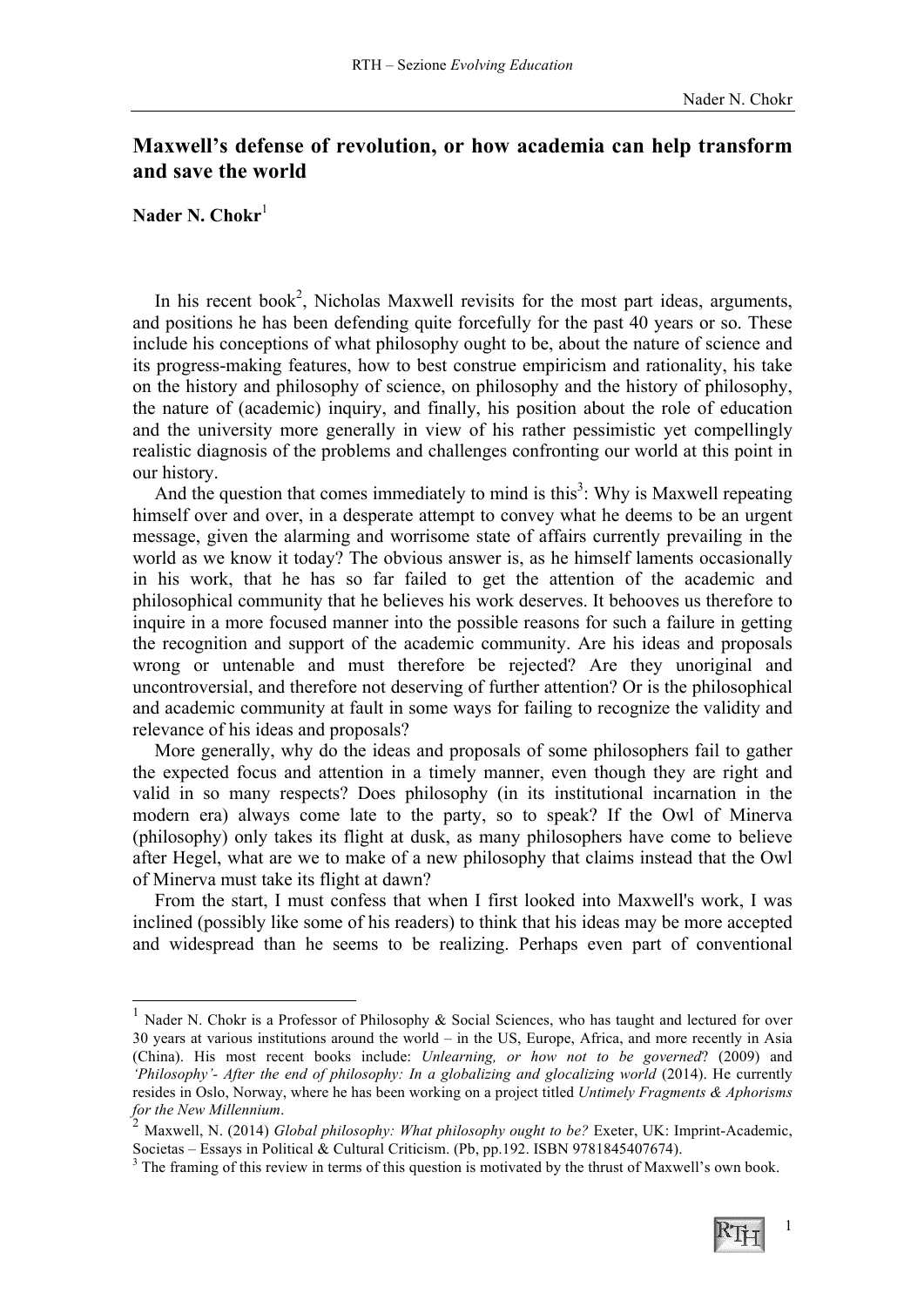wisdom and common-sense<sup>4</sup>. Progressively however, I began to see the qualitatively distinctive features of his proposal. He sets out, it now seems to me, an early-rising and forward-looking proposal about how humans can best save themselves from themselves, encapsulated in his call for a paradigm-shift in (academic) inquiry from knowledge to wisdom (1984, 2007). I hope merely to convey this reading to some extent in the brief compass of this review. Establishing its correctness in a definitive and conclusive manner is obviously beyond the present scope.

The five essays collected in the present volume are intended (once more) as an invitation to abandon our established and entrenched conceptions and transform our institutions of learning from primary school to university so that they devote themselves to helping us all create and bring about a better and wiser world. Because they have all been published previously in different contexts, they inevitably and unfortunately contain far too many repetitions which can be distracting and even appear annoyingly preachy. For this reason, and by virtue of my application of the principle of charity to interpretation (Davidson), my review proceeds in a slightly different way than usual conventions require. I single out a crucial thread in Maxwell's work which enables me to give a fair and accurate account of the main point in each essay (even if at times short), while hopefully laying the ground through and through for an overall critical evaluation of his work, especially with regards to the question raised earlier.

In due course, I consider a number of objections that could be made against Maxwell having to do with (1) his idealism, (2) his scientism, (3) the 'disciplinary matrix' of his work, and (4) the form and style of his writings, the idiosyncrasies of his philosophical temperament, as opposed to the content and substance of the work. I also examine (5) the apparently unfashionable characteristics of his project, and (6) the clash or dissonance between its politically radical dimension prima facie and its more sober or analytical formulation, as further possible hypotheses. Finally, I consider briefly (7) the often posthumous character of philosophical vindication, and (8) the possibly paradoxical nature of Maxwell's project.

Though Maxwell discusses a broad and diverse range of issues and topics, there is, he claims in the preface, one common underlying theme, and that is education (vii). For Maxwell, 'education ought to be devoted, much more than it is, to the exploration of real-life, open problems; it ought not to be restricted to learning up solutions to already solved problems – especially if nothing is said about the problems that provoked the solutions in the first place' (vii). [This is consistent, as we shall see, with his main argument about inquiry].

Given the widely acknowledged and growing yawning-gap between education, as it is currently dispensed (for the most part), and the real-world, it is hard to see how one could object to such a view. Maxwell is urging a reduction or an elimination of this gap. Furthermore, he is recommending that greater emphasis be placed as early as possible on learning how to engage in cooperatively rational and imaginative explorations of such real-life, open problems.

In Chapter 1, he points out that 'even five-year olds could begin to learn how to do this' (vii) through appropriately designed and tailored philosophy seminars in which the use of 'play' as an effective pedagogical device is demonstrated. Maxwell is certainly not the first or only philosopher to make a case for the pedagogical use of 'play' in

 <sup>4</sup> Could it be that we are all somehow Maxwellian without knowing it – just as we could be Marxian or Freudian without knowing it? Could this be the mark of a compelling philosophy, which is internalized and adopted unconsciously?

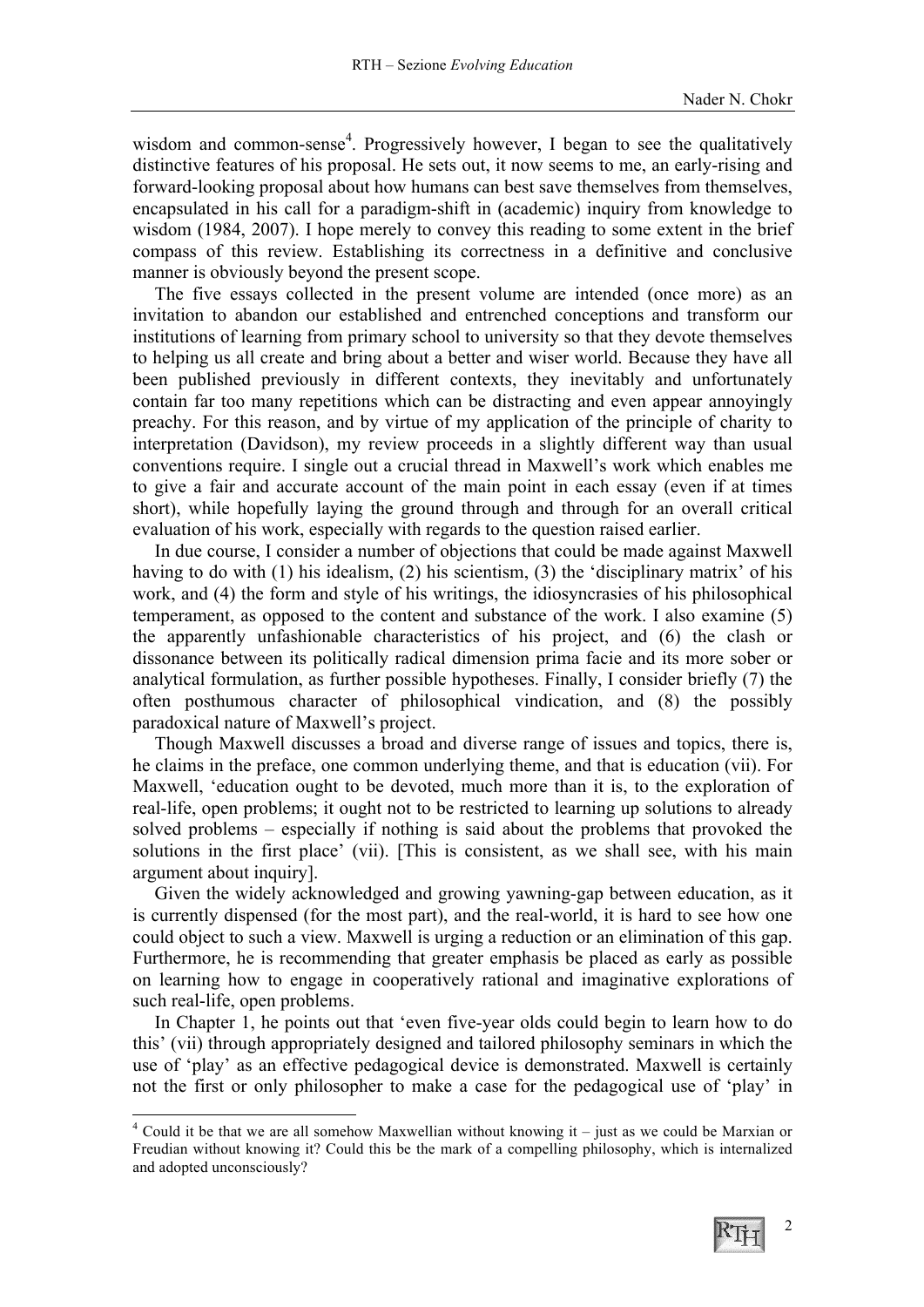education or even in 'philosophy for children' (see Lipman's project, Institute for the Advancement of Philosophy for Children, 1974). But perhaps taken in the context of his wider claim about academic inquiry, it becomes qualitatively distinctive. He writes:

[A]cademic inquiry ought to be the outcome of all our efforts to discover what is of value in existence and to share our discoveries with others. At its most important and fundamental, inquiry is the thinking we engage in as we live, as we strive to realize what is of value to us in our life. All of us ought both to contribute to and learn from interpersonal public inquiry. This two-way traffic of teaching and learning ought to start at the outset, when we first attend school (2).

What is often not appreciated enough, in his view, is 'the central and unifying role of philosophy in all of education' (3). Pursued as the cooperative, imaginative and rational exploration of fundamental problems of living, it could much more readily serve to 'bridge the gulf between science and art, science and the humanities' (3).

One may be tempted to object at this point that hardly anyone in academia or in the humanities would reject such a call to build bridges between disciplines, or even his view about the central and unifying role of philosophy. This objection would be premature however, and possibly unsustainable given that he puts forward as we shall see a different conception of science, philosophy, and inquiry more generally.

In Chapter 2, Maxwell turns to what is perhaps one of his most important and longstanding contentions: the fundamental failure of academic philosophy to properly conceive its main task. According to him:

The proper task of philosophy is to keep alive awareness of what our most fundamental, important, urgent problems are, what our best attempts are at solving them and, if possible, what needs to be done to improve these attempts (11).

In his view, academic philosophy has failed disastrously to even conceive of its task in these terms. And the consequence is that it has not made any serious attempt to ensure that universities are devoted to tackling 'global' problems – in the double sense of the term i.e., 'global' intellectually, and 'global' in the sense of concerning the future of Earth and humanity.

Maxwell also claims that academic philosophy has failed to focus as it should on our most fundamental problem of all, encompassing all others:

How can our human world – and the world of sentient life more generally – imbued with the experiential, consciousness, free will, meaning, and value, exist and best flourish embedded as it is in the physical universe? (13, 41, 48, 157-8).

This is, according to Maxwell, both our fundamental intellectual problem and our fundamental problem of living.

In Chapter 3, he goes to show how one could begin to address this problem, in a simulation-letter to an applicant for a new Liberal Studies Course. The fundamental character of the open, unsolved problem provides the opportunity to examine and explore a broad range of issues and related problems:

What does physics tell us about the universe and ourselves? How do we account for everything physics leaves out? How can living brains be conscious? If

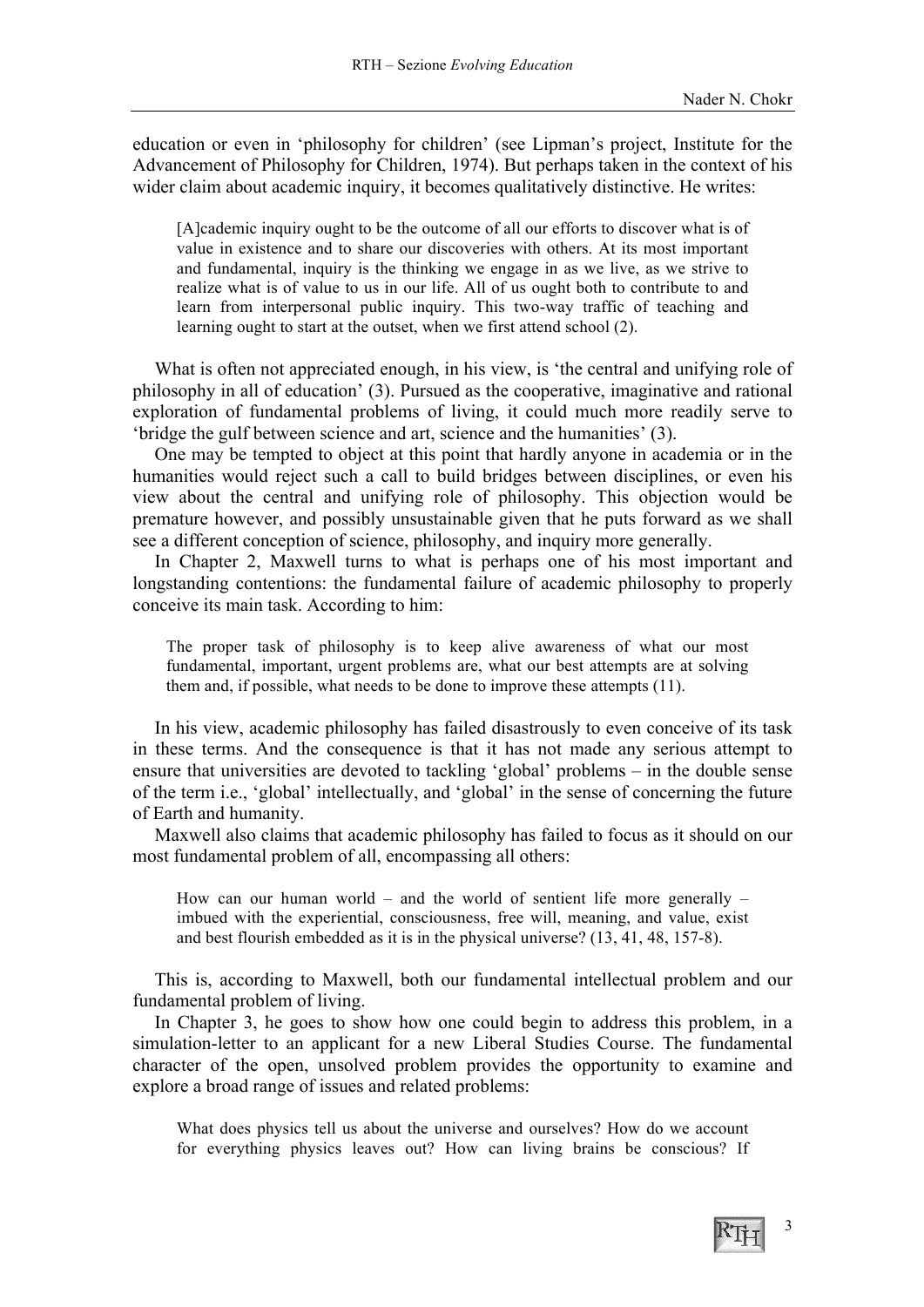everything occurs in accordance with physical law, what becomes of free will? How does Darwin's theory of evolution contribute to the solution of the fundamental problem? What is the history of thought about this problem? What is of most value associated with human life? What kind of civilized world should we seek to help create? Why is the fundamental problem not a part of standard education in schools and universities? What are the most serious global problems confronting humanity? Can humanity learn to make progress towards as good a world as possible? (47-48).

The course as conceived would be run as a seminar, driven for the most part by students' questions and proposals, with the teacher in the role of a facilitator or mentor. It would invite a sustained questioning of our current conceptions of education and its goals, science and its aim, as well as empiricism and rationality.

If, by philosophy, one means either (a) exploration and investigation of fundamental problems or (b) explorations or investigations of the aims, methods, tools, and techniques of diverse worthwhile but problematic or unconventional endeavors – as well as the philosophy of these endeavors, then in some real sense, students would be doing philosophy, and not just talking about philosophy and past philosophers, and interpreting the commentaries of commentaries, or commenting the interpretations of interpretations (64). But, according to Maxwell, academic philosophy today, on the whole, neglects scandalously to do either of these things, (a) or (b), in a clear and straightforward manner.

Suppose, to paint a picture in broad strokes, one could categorize some of the main proposals about the main task of philosophy as defending either one of the following positions: (1) Philosophy consists essentially in 'creating new concepts and conceptual persona' [French continental philosophy, e.g., Deleuze & Guattari (1994)]. (2) Philosophy consists essentially in the 'analysis of concepts' [Anglo-American analytic philosophy]. Then one could argue that Maxwell's conception does not fall in either category: neither (1) nor (2) is strictly speaking and effectively doing either (a) or (b), even though Maxwell can't obviously avoid creating and analyzing concepts, as he pursues (a) and (b), and his primary focus on solving real-life, open problems. Obviously, proponents of both (1) and (2) could object that they too are interested in the end in bringing to bear their respective approach on the solutions of problems<sup>5</sup>. But unlike Maxwell, they arguably seem to subordinate the latter to something else, deemed more important. In contrast Maxwell considers the latter as the primary task of philosophy.

Besides, while analytic philosophy is increasingly specialized and dominated by esoteric and arcane discussions of technical puzzles and language games (not just in Wittgenstein's sense) accessible to the initiated few, continental philosophy is, for its

<sup>&</sup>lt;sup>5</sup> It has been brought to my attention that Deleuze's approach may be in fact far more congenial with Maxwell's than I seem to suggest. I am thus reminded that, for Deleuze, "concepts are only created as a function of problems which are thought to be badly understood or badly posed (pedagogy of the concept)," and that "(a)ll concepts are connected to problems without which they would have no meaning and which can themselves only be isolated or understood as their solution emerges" (1994: 16). I am further reminded that for Deleuze philosophical thinking should be understood as a concrete activity that "takes place in the relationship of territory and the earth" (1994: 85). Apart from figuring out how to properly interpret and understand these kinds of pronouncements, one could obviously question whether Deleuze's approach enables philosophy to be properly and primarily focused on solving real-life, open problems, as Maxwell suggests. But a more substantial discussion of these points is obviously beyond the scope of the present exercise.

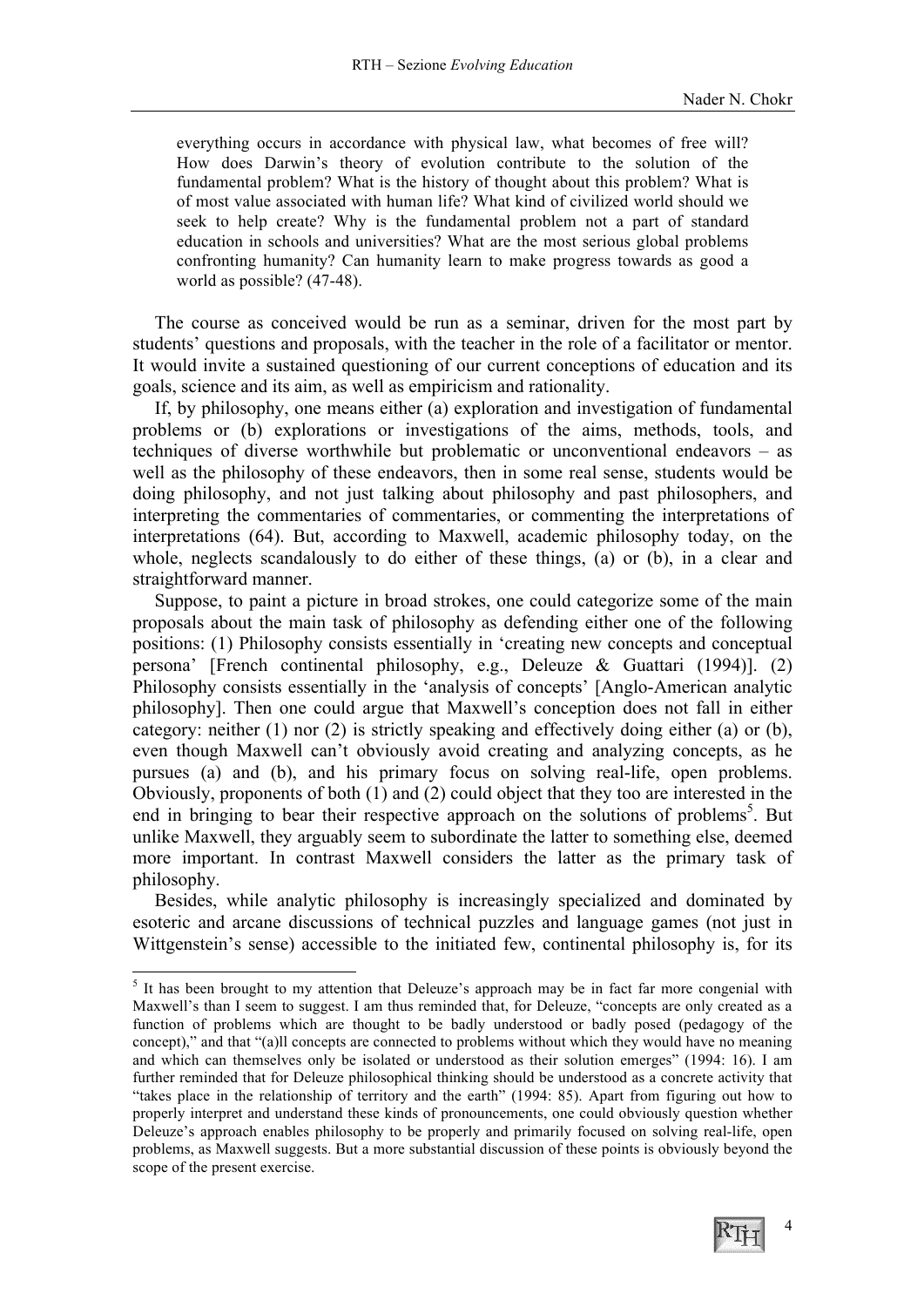part, far too prone to speculative flights, jargon-filled obscurantism and mystification, anti-rationalism, anti-scientific or anti-scientistic proclivities. In some sense, one could argue that they are both 'forms of anti-philosophy' (64). What the theoretical and speculative approaches to philosophy often neglect are the vital, existential, and practical dimensions of living.

In fact, if Maxwell's conception has any affinities, it seems to be with the branch of contemporary philosophy that in recent decades has come to be known as 'applied philosophy' (in some of its incarnations). Such an approach is primarily concerned with bringing to bear on a wide range of contemporary problems and issues all the tools and insights of philosophy broadly conceived in a non-doctrinaire fashion. After an initial bad reputation, such a field of inquiry has now come to be recognized and accepted for its contributions. It may have even contributed to the rehabilitation of the practical relevance of philosophy in the world today.

Concerning Maxwell's formulation of what he deems to be the single most fundamental problem confronting us, as self-conscious, evolved creatures in a physical universe, what could one possibly object? Unless one is more receptive to theological, metaphysical or pataphysical speculations about 'who and what we are', and what constitutes our predicament as humans-in-the-world, one must concur. In fact he is not the only philosopher to have discussed it (Whitehead), or who thinks so (far too many to list here). As for its being fundamental, from which a slew of other problems can be derived, it should be obvious, especially if we situate ourselves, as I presume Maxwell does, within the current scientific, biological-evolutionary framework that is ours today. Such a framework is admittedly defeasible and subject to possible corrections, and even outright subversions, but it is arguably the best we have so far. His originality, if any, lies perhaps in the claim that it ought to be placed at the center of (academic) philosophy's preoccupations.

In Chapter 4, he considers what he believes went wrong with the History and Philosophy of Science (HPS) as well as Science and Technology Studies (STS), under the misguided influences of various postmodernist trends, represented among others by the 'Strong Programme' and 'Social Constructivism'. Countering the often excessive and untenable relativistic, subjectivist and anti-rational interpretations and conclusions of proponents laboring under these trends, Maxwell seeks to correct the widespread misrepresentations of science and its basic aim (i.e., truth *per se*, factual truth and appeal to evidence, according to the standard conception of empiricism) and to promote a broader and richer conception of science and its basic aim (i.e., truth presupposed to be unified or explanatory), one that puts in practice an aims-oriented empiricism and rationality, that is at once more objective and capable of making progress in its apprehension of the real world (or parts thereof). He even seeks to find a way to generalize over the progress-making features of science (its aims, methods, tools, and techniques) to the entire social field and human world.

Under his conception, as I understand it, science (no differently than philosophy)<sup>6</sup> would more readily be prepared to acknowledge, disclose, and critically evaluate the assumptions that it may be making implicitly or explicitly (e.g., metaphysical, epistemological, social, cultural, and even political assumptions) about its aims and methods. In addition, it would be committed to applying consistently what he calls the 'four elementary rules of reason':

 $6$  In some sense, Maxwell seems to be calling for the revival of some form of 'natural philosophy' in which the distinction between science and philosophy was not made or assumed to be meaningful.

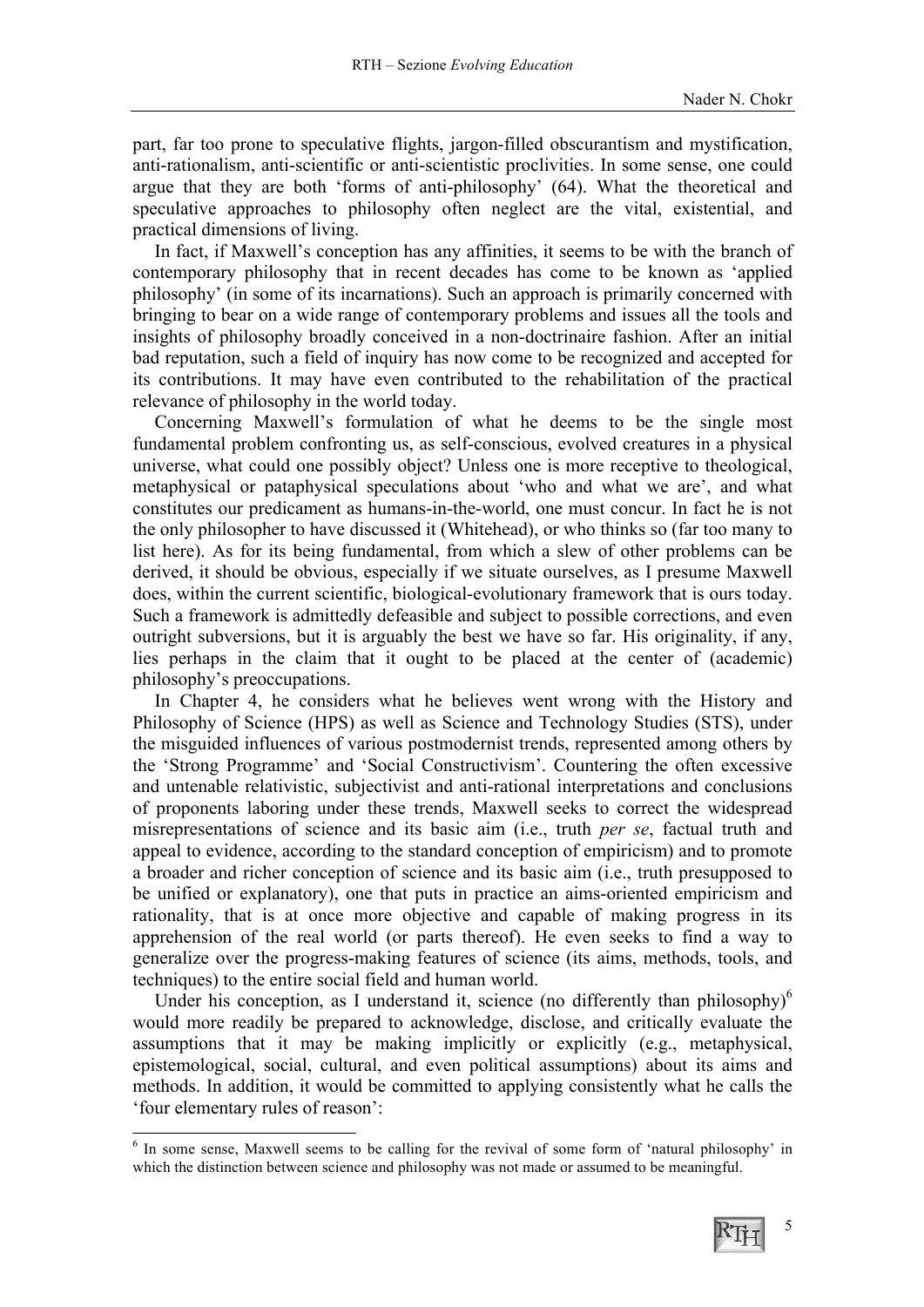- (1) Articulate, and try to improve the articulation of, the basic problem to be solved.
- (2) Propose and critically assess possible solutions.
- (3) If the basic problem we are trying to solve proves to be especially difficult to solve, specialize. Break the problem up into subordinate problems. Tackle analogous, easier to solve problems in an attempt to work gradually towards the solution to the basic problem.
- (4) But if do specialize in this way, make sure specialized and basic problem solving stay in touch with one another, so each influences the other (99-101).

Furthermore, such a conception of science would arguably make a distinction between 'constitutive and progress-making features' and 'contextual and possibly obstacle-generating factors<sup>7</sup>. First, one must get clear on the progress-making features of science (aims and methods). Second, one must correctly generalize these features so that they are potentially applicable to any worthwhile, problematic human endeavor. Third, the correctly generalized progress-making features must be extended to the entire social and human world.

In Maxwell's view, in order to get to step one, one needs to adopt an aim-oriented empiricism (AOE), and in order to get to step two, we need to generalize AOE so that it can be applicable in a potentially fruitful way to any problematic, yet worthwhile human endeavor, and not just science. In this way, we would also endorse a rationality that helps to improve aims especially when they are problematic. This is what he calls aims-oriented rationality (AOR). Finally, in order to get to step three, we need to apply AOR, arrived at by generalizing AOE, i.e., the progress-making features of science, to all other worthwhile, problematic human endeavors, besides science (104-5, 120-124, 164-175).

All of these features would enable inquiry (into the natural or social  $\&$  human world) to acquire a self-corrective mechanism, a kind of positive feedback loop, through which obstacles and contextual factors can be identified and neutralized, failures can be turned into successes and successes into even greater achievements, and thereby achieve in the long run relative yet substantial progress.

It is in this context that one could perhaps best understand Maxwell's call for a paradigm shift in inquiry – namely, from the established and dominant knowledgeinquiry pervasive in Universities around the world since the  $18<sup>th</sup>$  century to a new and more enlightened wisdom-inquiry. Obviously, such a shift has yet to take root and spread widely in the academic world, even though there are here and there hopeful clusters with such a focus (see for example Sternberg, 2001; Ferrari and Potworowski, 2008¸ Mengel, 2010; Wisdom Initiative at University College London, Maxwell's own institutional affiliation). Maxwell's proposal could have benefitted over the years from acknowledgement of and interaction with the works of like-minded scholars around the academic world, and beyond.

While we may all readily grasp what is meant by knowledge-inquiry, this may not be so with regards to wisdom-inquiry. Here is how Maxwell characterizes the contrast:

Knowledge-inquiry has two quite distinct fundamental aims: the intellectual aim of knowledge, and the social or humanitarian aim of helping to promote human

<sup>&</sup>lt;sup>7</sup> Such a distinction is by now very well established and accepted among historians and philosophers of science. See for example Longino (1990).

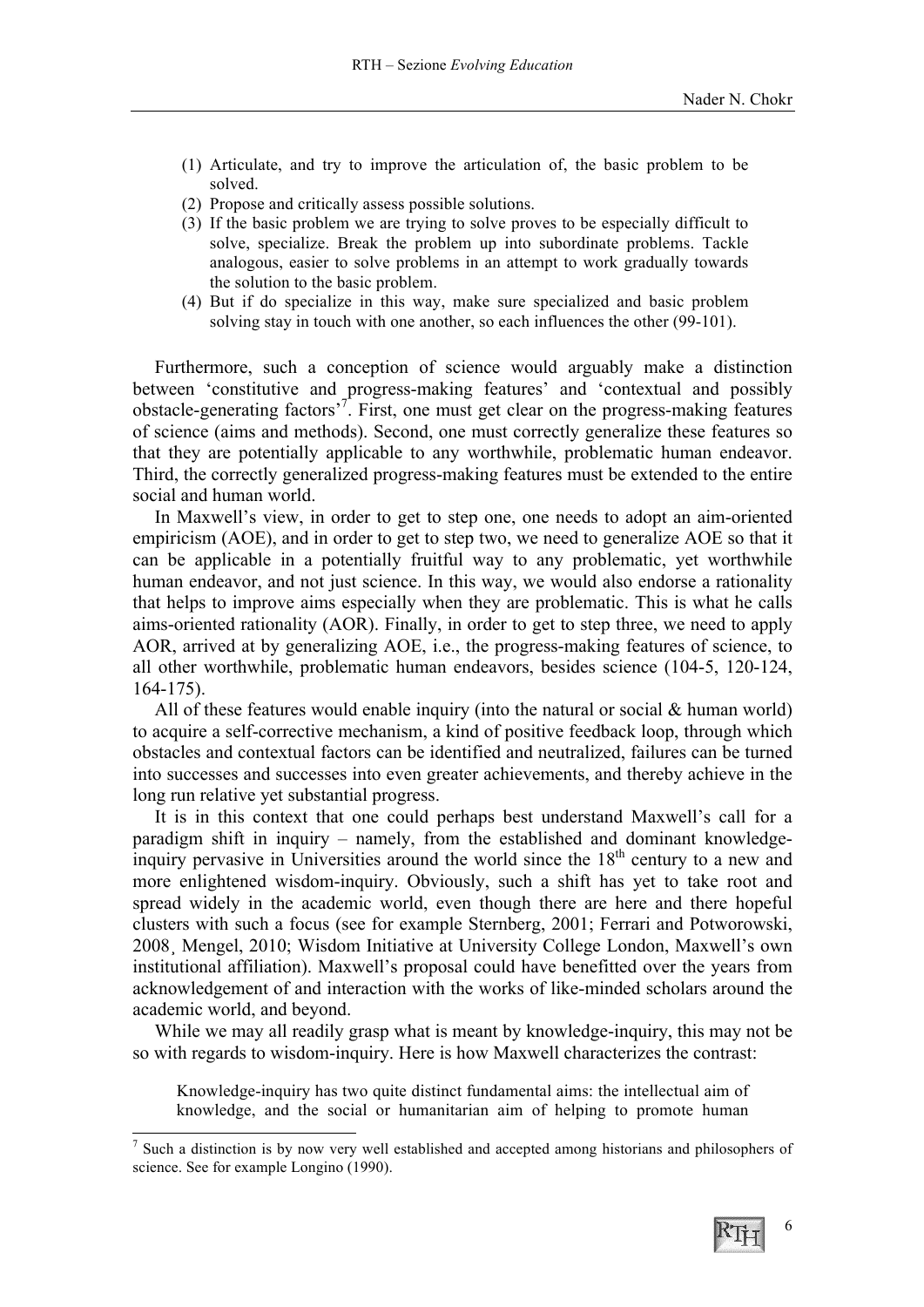welfare. There is a sense in which wisdom-inquiry fuses these together in the one basic aim of seeking and promoting wisdom – wisdom being the capacity, and perhaps the active desire, to realize what is of value in life, for oneself and for others; wisdom thus including knowledge and technological know-how but much else besides (103).

It might also help to know how Maxwell defined 'wisdom' when he first introduced his 'great idea' (118) in 1984:

[Wisdom is] is the desire, the active endeavor, and the capacity to discover and achieve what is desirable and of value in life, both for oneself and for others. Wisdom includes knowledge and understanding but goes beyond them in also including: the desire, and active striving for what is of value, the ability to see what is of value, actually and potentially, in the circumstances of life, the ability to experience value, the capacity to use and develop knowledge, technology and understanding as needed for the realization of value. Wisdom, like knowledge, can be conceived of, not only in personal terms, but also in institutional or social terms. We can thus interpret [wisdom-inquiry] as asserting: the basic task of rational inquiry is to help us develop wiser ways of living, wiser institutions, customs and social relations, a wiser world (118, 1984: 66; 2007: 79).

One may think, as I have initially, that the use of the term 'wisdom' to characterize what should be of primary concern in inquiry in his view diminishes somehow the novelty, or radical nature of his proposal as it evokes readily various traditional conceptions and connotations associated with the term itself. It is perhaps best to take his construal as a re-definition of the term for our times.

In order to motivate and justify his call, Maxwell revisits a crucial turning-point in the history of Modern Philosophy, and that is, the so-called Enlightenment in the  $18<sup>th</sup>$ century, especially the French variety. According to Maxwell, *les philosophes* had a magnificent and correct idea: it should be possible to learn from the progress-making features of science and acquire actionable knowledge about how to make social progress and bring about a better and more enlightened world. However, they made a serious and consequential mistake in the implication they drew from their brilliant idea. Rather than ascertaining and confirming the progress-making features (aims, methods  $\&$ methodologies, protocols, tools, and techniques) of science and seeking to generalize them over the entire social field and human world, they mistakenly assumed that the task incumbent upon them was 'to develop the social sciences alongside the natural sciences'. And of course, it is this assumption which has been institutionalized and entrenched within a knowledge-inquiry paradigm throughout the  $19<sup>th</sup>$  and  $20<sup>th</sup>$  centuries, up until the present.

A properly construed genealogical history of this period could probably provide the grey-on-grey, fine-grained details and multifactorial reconstruction of how arguably this process unfolded. And admittedly, there may be room here for competing and even clashing perspectives. But it seems plausible to assume, as Maxwell does, that an opportunity was crucially missed by the Enlightenment philosophers, that we must seek to re-capture now more than ever, and that is, the opportunity to embrace wisdominquiry – instead of knowledge-inquiry as we have done for the past couple of centuries. One in which 'our capacity and active desire to seek and promote what is of value in (or to) life, for oneself and others' (103) becomes the main driving-force of inquiry, now

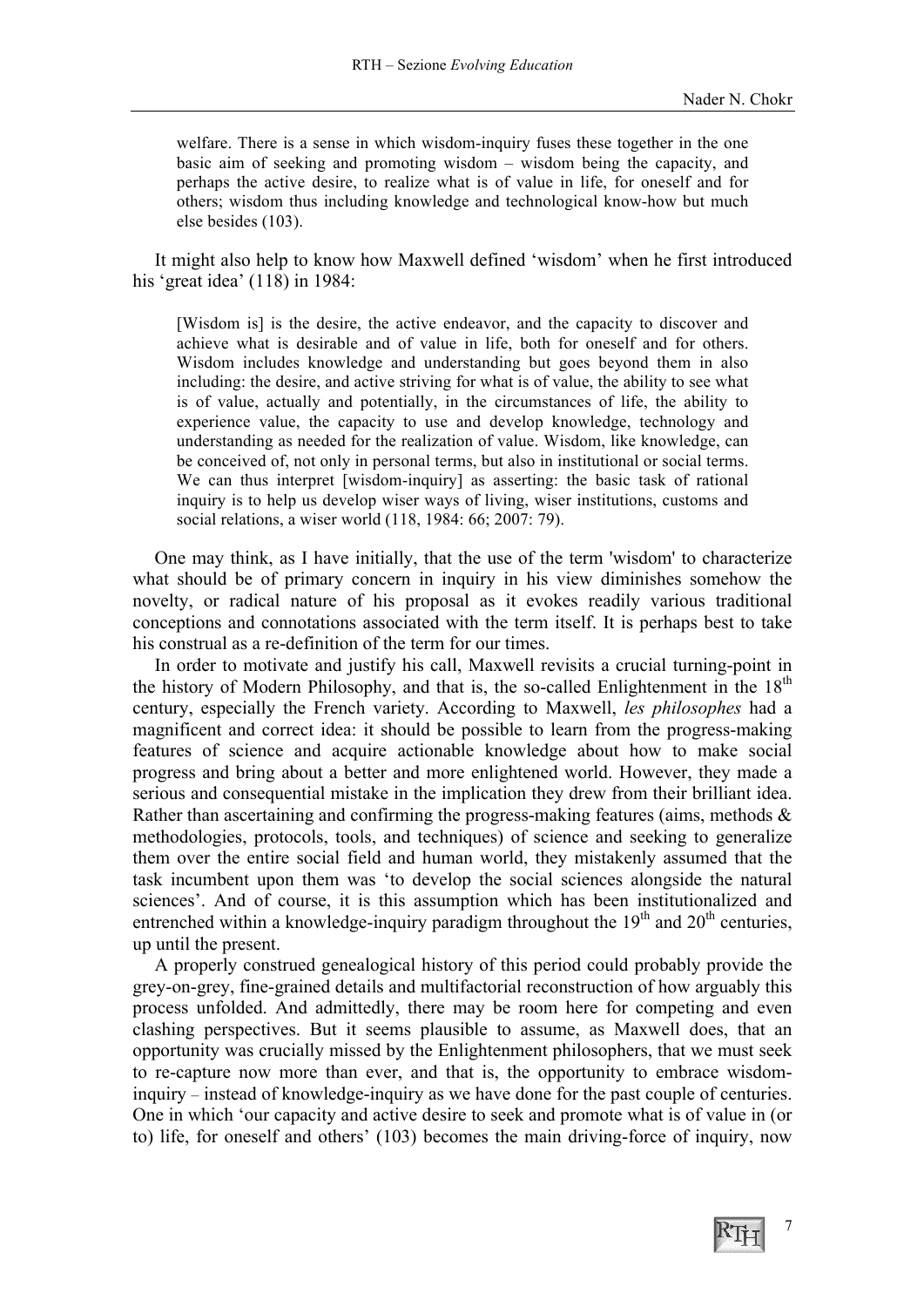conceived very broadly as social inquiry, in that 'it is intellectually more fundamental than natural science itself' (102).

In Chapter 5, titled 'Arguing for Wisdom in the University', Maxwell undertakes 'an intellectual autobiography' (108) in which he seeks to tell the story of how he came to argue for 'such a vast, wildly ambitious intellectual revolution' (108), namely, that we urgently need to bring about a revolution in academia so that the basic task of inquiry becomes to seek and promote wisdom, rather than knowledge.

I have always found such an exercise to be very tricky and treacherous, indeed: how could or should one talk about oneself, in what language, and to what degree of intimate disclosure? How self-conscious could or should one be? How self-critical or not? How self-aggrandizing could or should one be? How much self-deprecating humor to engage in or not? How could or should one strike a balance between all such considerations? Etc.

Regardless of his success or failure in these regards, I have found his reconstruction of his intellectual odyssey (from 'genius child' to 'emeritus professor') as he sees it from his current vantage point to be illuminating in many respects, if only as a window into the mind of a philosopher (peering into himself) assiduously and stubbornly pursuing his quest and inquiry into the human predicament. I can nevertheless understand those who might feel irked or bothered for some reason by his narcissistic and self-aggrandizing tendencies tempered by self-deprecating humor. Maxwell concludes his account by stating what he finally realized:

Every branch and aspect of academic inquiry needs to change () if it is to be what it is supposed to be: rationally organized and devoted to helping humanity achieve what is of value in life. I was then confronted by five revolutions (that needed to happen before my program could become a reality). First, a revolution in the philosophy of science, from standard to aim-oriented empiricism. Second, a revolution in science itself, so that it comes to put aim-oriented empiricism explicitly into scientific practice. Third, a revolution in social inquiry and the humanities, so that they come to give intellectual priority to problems of living, themselves put aim-oriented rationality into practice and take, as a basic, long-term task, to help humanity feed aim-oriented rationality into the social world. Fourth, a revolution in academia as a whole, so that it takes up its proper task of helping humanity realize what is of value in life. And fifth, the revolution that really matters: transforming the human world so that it puts cooperative problem-solving rationality and aim-oriented rationality into practice in life, so that we may all realize what is of value as we live insofar as this is possible (171-2, additions in parentheses).

Needless to say, Maxwell's proposal is wildly ambitious and idealistic, as he is himself ready to admit. It is hard enough bringing about one revolution, let alone five (comprising disciplinary, institutional, social and political revolutions). Besides, apart from specifying some of the necessary conditions for such revolutions, he does not fully articulate the practical guidelines we could follow to make them happen. As a result, one may fail to see how Maxwell believes that they can be achieved in practice and what we should actually do in order to facilitate their realization. In short, Maxwell does not seem to give us much advice about how these revolutions can actually be achieved in real life and how we should go about restructuring the university and research in order to accomplish his objectives. Perhaps the best place to look for such details would

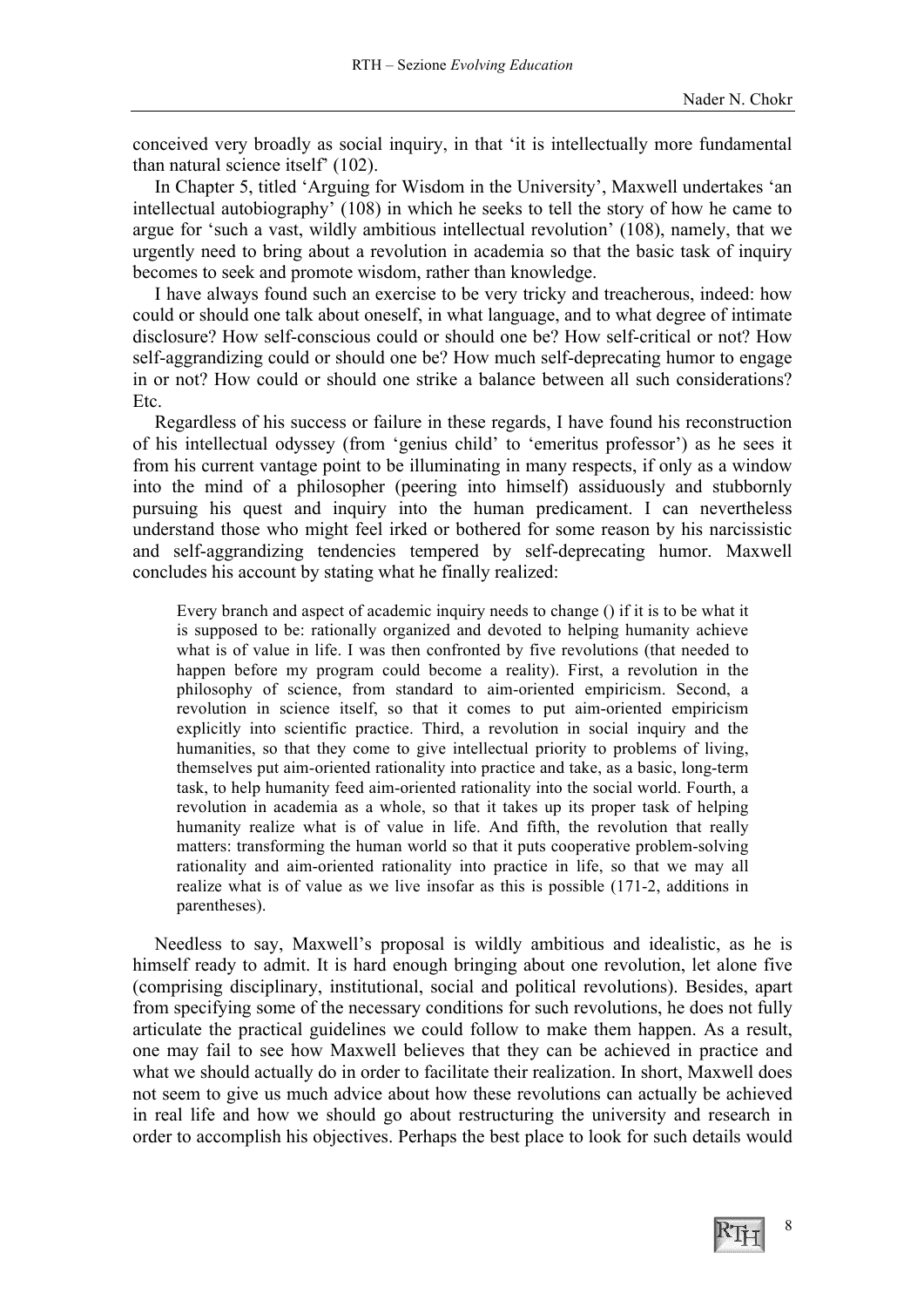be the Wisdom Initiative implemented under his leadership at University College London, his alma mater.

But that a program is idealistic and ambitious (and even still highly unspecified) does not entail that it is not desirable and to be desired, does it? In fact, it may well be based on very cogent and compelling analyses and solid arguments, which make it not only tenable and desirable but correct and relevant. What philosophical program, worth its salt, is not more or less idealistic, seeking to bring about what should be, rather than perpetuating what is? It is more often than not a multi-generational, collective and collaborative effort that is required to bridge or close the gap between the latter and the former.

What other possible objection could one readily make to Maxwell's proposal? Obviously, one could argue that Maxwell is somehow committed to some kind of 'scientism' (i.e., the assumption or belief that science and only science (and its progress-making features, properly identified, assessed and generalized) can provide us with the best possible explanations and problem-solving tools required to bring about a better world. Maxwell would, I believe, bite the bullet in this regard, and admit to some form of scientism, as long as it is understood that his proposal countenances a much broader and corrected conception of science than the one commonly held. It is, let's recall, underwritten by aims-oriented empiricism and rationality, properly inscribed within wisdom-inquiry, in which there would not be much of a distinction left between science and philosophy (as in the 'natural philosophy' of yesteryears), and natural science is itself subsumed under a broader and much more encompassing social inquiry.

Maxwell is not however committed to a naïve form of scientism. He recognizes that most if not all of our global problems have come about in large part because we have been able through the extensive application of science and technology over the past couple of centuries to pursue goals with great success that seem highly desirable in the short term, but quite disastrous in the long term. It is for this reason that he thinks 'we urgently need to learn how to improve our aims and methods in life, at personal, social, institutional, and global levels' (61-2). And for that, he argues, we need a new conception of rationality – aims-oriented rationality – specifically designed to facilitate the improvement of problematic aims and the progressive resolution of problems associated with partly good, partly bad aims at all levels, in all human endeavors (62).

Suppose that one believes, as Simon Critchley recently put it in an essay with a catchy title "There is no Theory of Everything" (2015) that there is a fundamental and irreducible gap between nature and society, that while the former lends itself to explanations, the latter may not, and may only require descriptions, clarifications, or elucidations, and furthermore that the mistake, for which "scientism" is the name, is the belief that the gap can or should be filled. He also characterizes it as a risk, i.e., the belief that natural science can explain everything, right down to the detail of our subjective and social lives. All we would need then is a better form of science, a more complete theory, a theory of everything. He concludes however that there is no theory of everything, nor should there be. Critchley adds that one huge problem with scientism is that it invites, as an almost allergic reaction, the total rejection of science, and often leads to obscurantism (e.g., among climate change deniers, flat-earthers, and religious fundamentalists). We need not however run into the arms of scientism in order to confront the challenge of obscurantism, he argues. Yet surprisingly, he seems to view the task of philosophy as merely consisting in "scratching our itches," over and over again, to paraphrase Wittgenstein. "Philosophy, he writes, scratches at the various itches

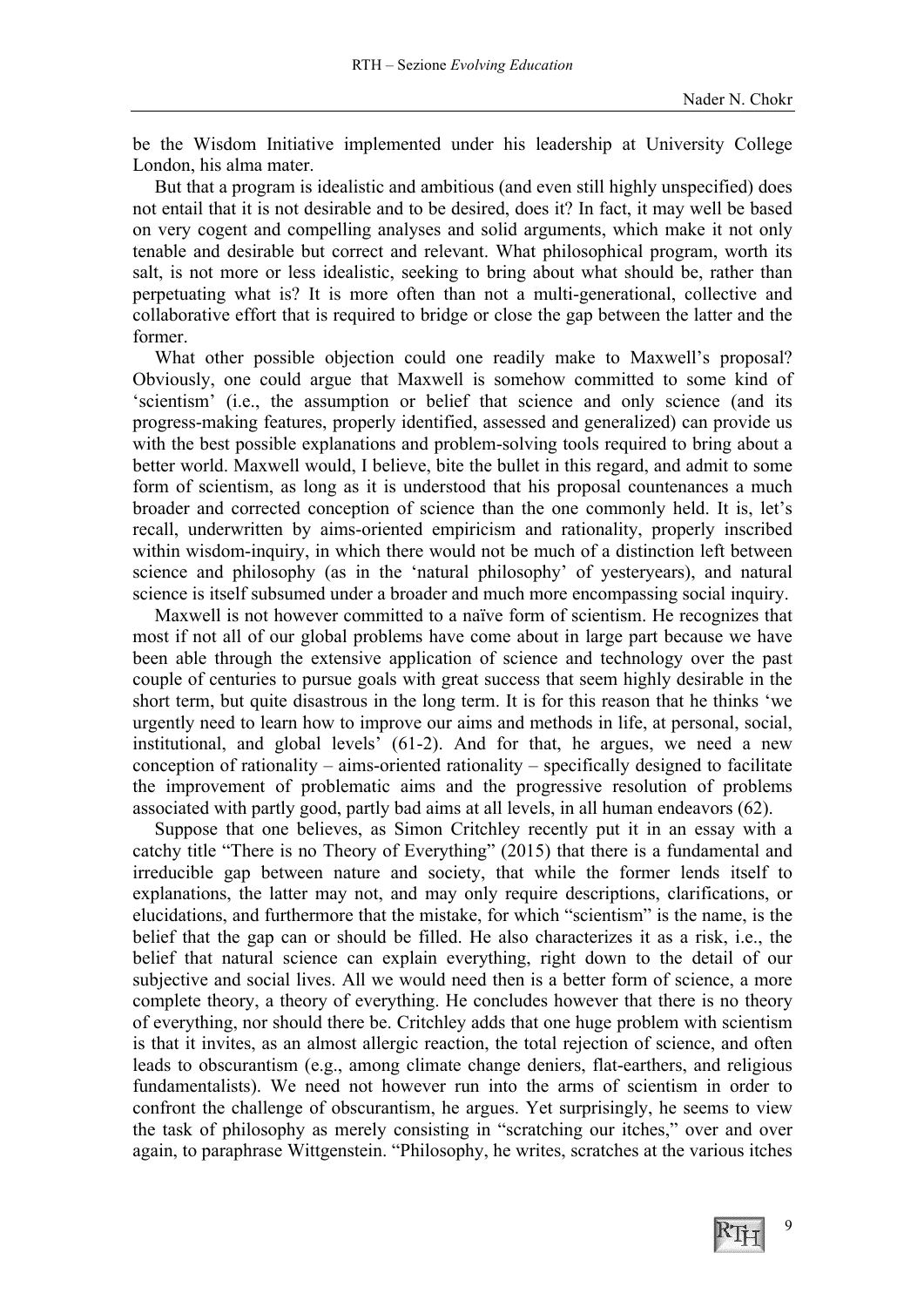we have, not in order that we might find some cure for what ails us, but in order to scratch in the right place and begin to understand why we engage in such apparently irritating activity." Further, he adds: "What we need are multifarious descriptions of many things, further descriptions of phenomena that change the aspect under which they are seen, that light them up and let us see them anew"<sup>8</sup>.

It should be clear by now that Maxwell would take issue vehemently with such a conception of philosophy and its primary task, not to mention the dubious and certainly questionable assumptions made by Critchley in his tirade against a particular (strawman) construal of scientism, beginning obviously with the underlying conception of 'science' at work in his remarks which is radically different from Maxwell's. It is also worth pointing out that the irreducible gap discussed by Critchley is one big assumption for which more argumentation is required, and that Maxwell, as a matter of fact, discusses at length (in reference to "our single most fundamental problem"). In Maxwell's conception, 'science' could yield explanations (causal or probabilistic, and otherwise, say, functional, teleological explanations) as well as descriptions, clarifications, and elucidations, and thereby lead to different forms and degrees of validation or rather falsification. Furthermore it would be subsumed along with philosophy, as mentioned earlier, under a broader and richer conception of inquiry, i.e., wisdom-inquiry. It need not however be a complete theory, a theory of everything, as Critchley presumes. Those who reject science totally, rather than constructively and critically on specific problems and issues, do so at their own risks and perils, obscurantism being the least of them of all. Those who embrace science in any form blindly, irrationally, and uncritically also do so at their own risks and perils, scientism being the least of them.

What other reasons could one possibly give or consider for why Maxwell's views and proposals has so far failed to get the attention and recognition they deserve?

<sup>&</sup>lt;sup>8</sup> It may be interesting to note that Critchley's remarks are made in the context of his fond recollections of one of his undergraduate philosophy teachers who seems to have left a mark on him and his thinking, Frank Cioffi. According to Critchley, "Frank's core obsession turned on the relation between science and the humanities," more specifically, "with the relation between the causal explanations offered by science and the kinds of humanistic descriptions we find, say, in novels or in sociological descriptions." "His conviction was that our confusions about science and the humanities had wide-ranging and malign societal consequences." In Critchley's view, Frank's point is that "society is deeply confused by the occasions (…) when we need a causal explanation and when we need a further description, clarification or elucidation. We tend to get muddled and imagine that one kind of explanation (usually the causal one) is appropriate in all occasions when it is not." For Critchley, what is at play here is the classical distinction (made by Weber) between 'explanation' and 'clarification,' in other words, between causal or causal-sounding hypotheses and interpretations. And he goes on to add that "Weber's idea is that natural phenomena require causal explanation, of the kind given by physics, say, whereas social phenomena require elucidation –richer, more expressive descriptions." He concludes: "In Frank's view, one major task of philosophy is to help us get clear on this distinction and to provide the right response at the right time." In order to further illustrate and crystalize his point, he recounts a story told by Frank at the end of his book (*Wittgenstein on Freud and Fraze*r (1998)) about a philosophical paper (imagined or real, it is not clear) titled "Qualia and Materialism –Closing the Explanatory Gap." The premise of the paper is twofold: (1) there is a gap between how we experience the world –our subjective, conscious experiences (qualia)—and the scientific explanation of the material forces that constitute nature. (2) Such a gap can potentially be closed through one, overarching theoretical explanation. According to Frank, if we can imagine such a paper, then we can also imagine papers titled "The Big Bang and Me – Closing the Explanatory Gap" or "Natural Selection and Me—Closing the Explanatory Gap." There is here quite a bit of leap in reasoning, but why not imagine such papers and endeavors on all counts? In the present context, it shall suffice for me to point out that it is precisely at such kind of views and their underlying assumptions that Maxwell's entire work takes aim in very forceful and compelling ways.

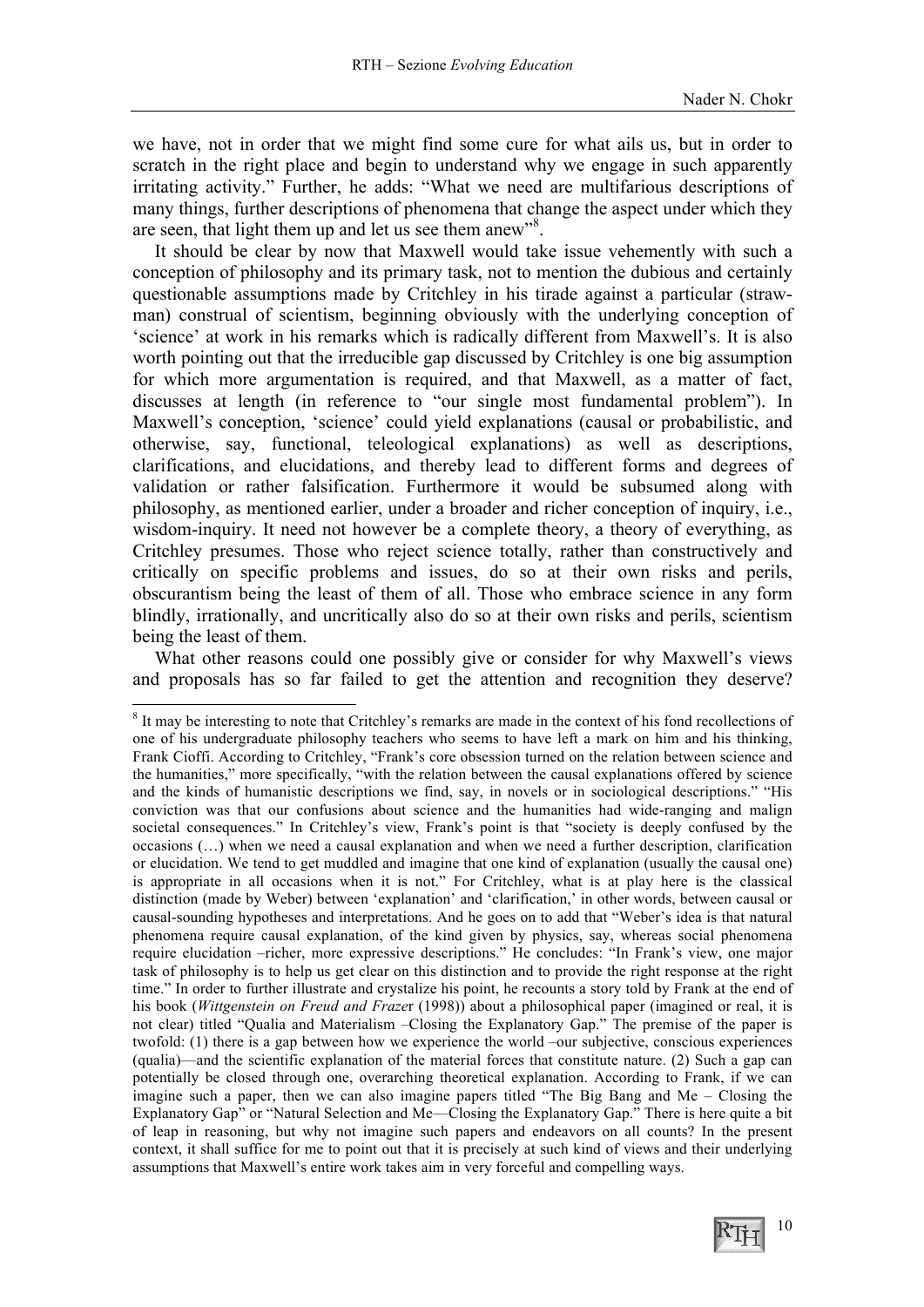Suppose for the sake of argument that one can draw meaningfully a distinction between form and content, i.e., between (1) the manner in which Maxwell presents his ideas and defends his views, his writing style and rhetorical flourishes, and all those idiosyncrasies having to do with the 'philosophical temperament' of the author and (2) the actual substance of his statements and arguments, i.e., the proposals he is actually putting forth and defending. Can we make the case that one or the other is to be blamed for the relative of lack of attention and recognition of his work?

So, for example, can we plausibly argue, as some of his critics have done on occasions, that his narcissistic and self-centered tendencies, albeit tempered by hints of self-deprecating humor (Chapter 5), or his disposition to make absolutist and categorical judgments, especially when criticizing and dismissing other philosophers' views (Chapters 3, 4 & 5) help to explain why his work did not have the "explosive impact" he had hoped and expected in the philosophical and academic community at large? I doubt it. First of all, it is our job to be able to sort out the wheat from the chaff, and to disregard or put aside those elements that may distract and prevent us from grasping and appreciating the core-substance of the work. Besides, these tendencies and dispositions seem to have characterized more or less acutely the so-called philosophical temperament over the ages. What philosopher of any weight and importance does not seem to think that his or her work constitutes a crucial hinge in the history of thought, delineating thereby a before and after?

I am more inclined to consider a number of other hypotheses, focusing on the content, his ideas and proposals, as to why his work has so far not met with the kind of reception and recognition it deserves. Given the radical and unfashionable characteristics of Maxwell's propositions and views, it is not surprising that they have run against various trends and fashions in philosophy (dominant schools of thought and movements, as well as institutional elevations of some approaches over others in philosophy). In this case, they have run counter to the established Anglo-American analytic approach, whose focus on the arcane, esoteric and technical analysis of concepts has all but rendered it useless in the eyes of Maxwell. They have also run counter to the established *doxa* in history and philosophy of Science, to the postmodernist trends which had come to dominate the field of Science & Technology Studies, as well as the various approaches in Continental (French) philosophy which had taken certain quarters of academia by storm (e.g., Phenomenology, Hermeneutics, Structuralism, Post-structuralism, Deconstructionism, Archeology of Knowledge, Genealogy of Power/Knowledge, Critical Theory, Neo-Marxism, Speculative Realism, Dialectical Materialism, Hedonism, etc.).

In this context, could a more likely explanation for the relative neglect of Maxwell's work be due to the institutional inertia and entrenched (disciplinary) conservatism of the academic world and the philosophical community in particular? Is it possible that too many bad habits of thought and entrenched prejudices prevent most academics and philosophers from escaping the very coordinates of the frameworks and sets of assumptions under which they labor, making it difficult for them to appreciate the bold and innovative character of his proposals? Is it possible that, before we can learn how to do what Maxwell proposes, we may have to engage first and as a precondition in some fair amount of unlearning, so as to throw off our conceptual and theoretical shackles, so to speak? If this were to be case, then his proposal would certainly qualify as original and controversial. The readers would have to decide for themselves on these questions.

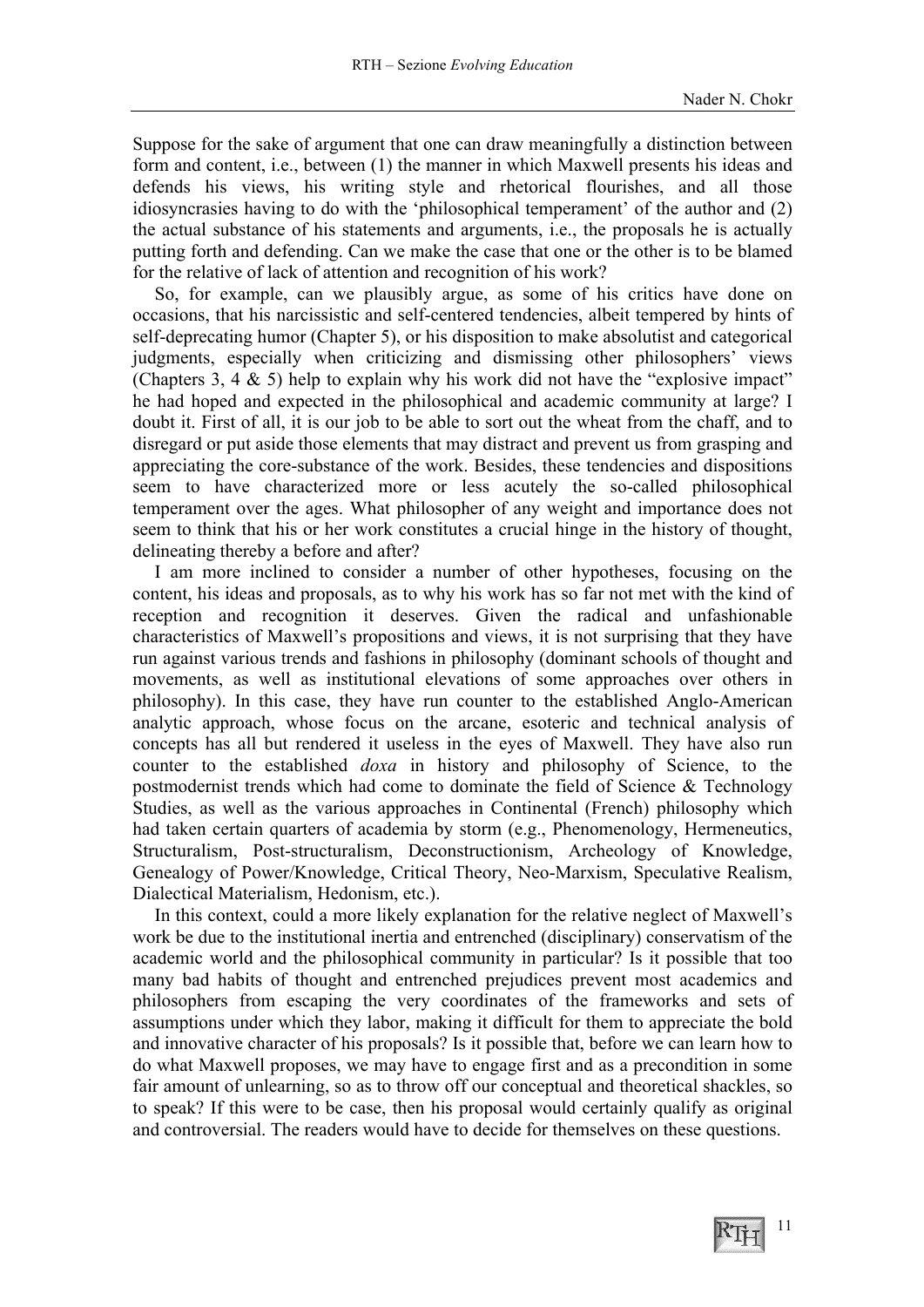Could the 'disciplinary matrix' within which Maxwell's articulated and developed his views and proposals also serve to explain at least in part why his work has so far failed to get across? As we know, his views and proposals are squarely situated within the History and Philosophy of Science at the intersection with Science & Technologies Studies. Both of these fields are characterized by a specialized technical jargon in addition to the already challenging philosophical one. This may arguably make Maxwell's views difficult to access and perhaps impenetrable, or in any case help to explain his failure to reach a larger audience or readership –even within the field of philosophy. But such considerations are hardly convincing given that his writings are for the most part straightforward and clear, rigorous and pedagogical when need be. They should therefore be accessible to anyone (moderately educated and literate) who wishes to read through them and ponder their merits for themselves.

Perhaps a more compelling explanation can be found in the clash or dissonance between the politically radical dimension of his proposals and their more sober and analytical formulations due to his original 'disciplinary matrix.' Can this factor condemn his work to a posthumous recognition, as is unfortunately often the case in philosophy? Ideas may be recognized as true and valid, relevant and worthwhile, but acting on them (to turn them into reality) is beyond what can be countenanced by the current system in place. Perhaps we are here confronted with a paradox in that his failure may be due to his success: his ideas and proposals are in fact more widely accepted (at least in principle, theoretically) than he seems to realize. Are we more Maxwellian than we think we are?

Whatever the case may be in the final analysis, Maxwell's latest book as well as in his work for the past 40 years (see detailed bibliography, 180-4) are certainly relevant to our efforts in successfully confronting and solving some of the major (global/glocal/local) problems afflicting our world. And philosophy, properly reconstrued and re-constructed, has a crucial role to play in bringing about the necessary changes in the university, in education more generally, in society, and in the world at large.

## **References**

Cioffi, F. (1998) *Wittgenstein on Freud and Frazer.* Cambridge: Cambridge University Press.

Critchley, S. (2015) 'There is no theory of everything'. *The Stone (New York Times)*, September 12, 2015.

Deleuze, G. and F. Guattari (1994) *What is philosophy?* London: Verso Books.

Ferrari, M. and G. Potworowski (2008) *Teaching for wisdom: Cross-cultural perspectives on fostering wisdom*. Springer: Science & Business Media, Philosophy.

Lipman, M. (1974). *Harry Stottlemeier's discovery*. New Jersey: Institute for the Advancement of Philosophy for Children.